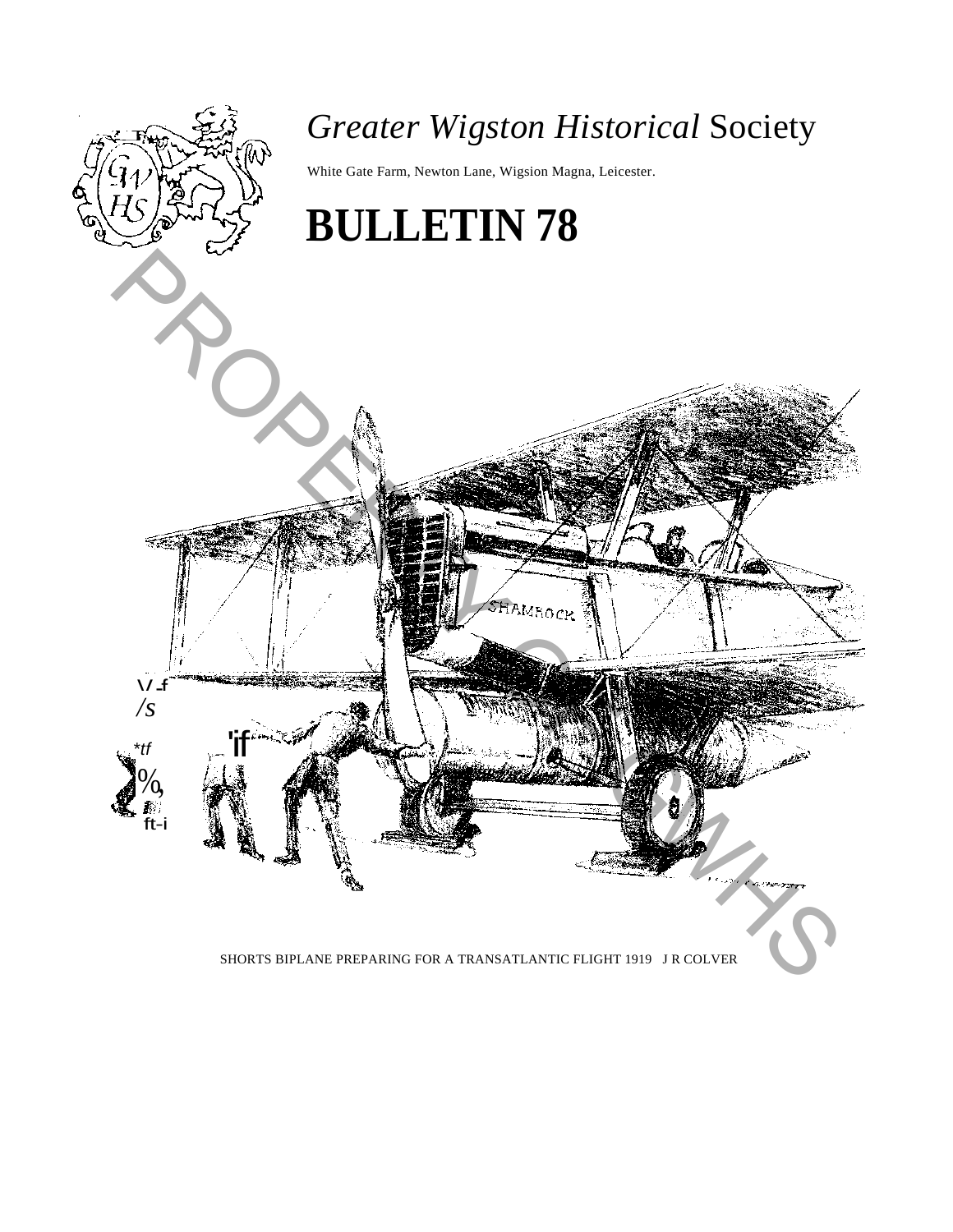#### **PROGRAMME OF MEETINGS -** JUNE 2007 **TO FEBRUARY 2008**

# Wednesday 20<sup>th</sup> June 2007

Guided walk around Broughton Astley with coffee/tea & homemade cakes in the church - Dr. C. Thomas Meet 6.45p.m. Paddock Street Car Park to share transport. **Please note 7.15p.m. start** for this evening.

# **Wednesday** 15th **August 2007**

Some Famous Leicestershire Ladies - David Bell 7.30p.m. U.R. Church Boys' Brigade Rooms.

## **Wednesday** 19th **September** 2007

William Morris & the Arts & Crafts Movement - Rowan Roenisch 7.30p.m. U.R. Church Boys' Brigade Rooms.

# **Wednesday** 17th **October** 2007

Countesthorpe in the  $19<sup>th</sup>$  Century, a Disorderly Community? - Dr. Michael Thompson 7.30p.m. U.R. Church Boys, Brigade Rooms.

### **Wednesday 21st November 2007**

The Slave Trade, Nationally and the Local Connections - Dr. Margaret Bonney 7.30p.m. U.R. Church Boys, Brigade Rooms.

# **Wednesday 19th December** 2007

Christmas Social with supper & quizzes. 7.30p.m. U.R. Church Boys' Brigade Rooms.

# Wednesday  $16^{th}$  January 2008

Newsreels from the 1940s - Mike Forryan & Tony Lawrance 7.30p.m. U.R. Boys' Brigade Rooms.

### **Wednesday** 20th **February 2008**

A.G.M. followed by a Bring & Tell 7.30p.m. U.R. Church Boys' Brigade Rooms. **Please see note** about this evening on page 2

\*\*\*\*\*\*\*\*\*\*\*\*\*\*\*\*\*\*\*\*\*\*\*\*\*\*\*\*\*\*\*\*\*\*\*\*\*\*\*\*\*\*\*\*\*

The Bulletin is published three times a year on 1st February, June and October. Articles etc. (which are always welcome) should be submitted to the editor three clear weeks before the publication date please. Wednesday 15<sup>th</sup> August 2007<br>
Some UR. Church Boys Brigade Rooms.<br> **Some UR. Church Boys Brigade Rooms.**<br> **Wednesday 19<sup>th</sup> September 2007**<br>
William Moras & the Arts & Crash Movement - Rowan Roenisch 7.30p.m. U.R.<br>
Church

Editor: Tricia Berry, 7 Wensleydale Road, Wigston. Leics. LEI8 3RX.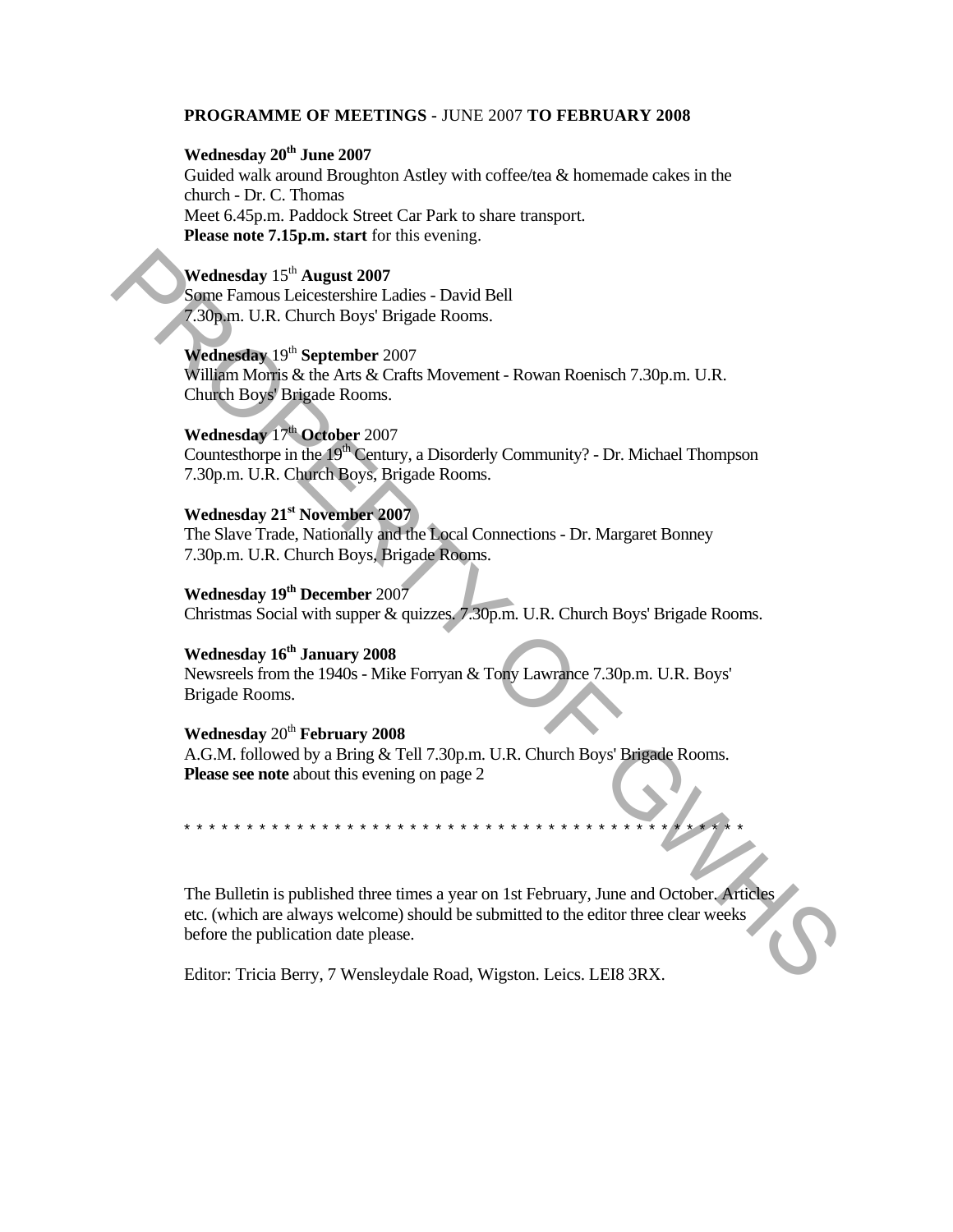#### **FRONT COVER**

Jim Colver's drawing this time is of a Short's biplane preparing for a Transatlantic flight in 1919. The Short brothers, Oswald, Eustace and Horace, started in business at Battersea in 1898 making balloons. In 1908 at Leysdown, Isle of Sheppey they established the first British aeroplane factory and the following year under licence from Wilbur Wright (of Wright Brothers) manufactured six Wright aeroplanes. They later went on to design and make their own. By 1916 they were also making dirigible airships at Cardington, Cambridgeshire.

This picture does not illustrate the plane used in the first successful crossing of the Atlantic by Alcock and Brown which took place on  $14/15<sup>th</sup>$  June 1919, as this was achieved in a twin engined, converted Vickers Vimy bomber.

#### **NOTE REGARDING FEBRUARY MEETING**

The idea for this evening is that members are invited to bring along an interesting historical object and give a short talk about it. This could involve what it is, how they came by it (perhaps a family heirloom), why it is special to them, maybe its value. We need eight people to take part, and each talk will be restricted to five minutes. We will need to know who wishes to do this, and what they are intending to bring, so that we end up with the right number and no duplication of objects. Please give it some thought and if you feel you would like to contribute to the evening, let the secretary, Tricia Berry know.

#### **OADBY AND WIGSTON BOROUGH COUNCIL - CITIZEN OF THE YEAR**

Congratulations to member, Pam Ward, who is to be the Council's new Citizen of the Year. She was chosen by a panel of judges because of her work in the community. This includes her instintmg lobbying to get South Wigston Railway station re-opened, and her continuing support as secretary of the Supporters Group. Her truly worthwhile book *Wigston at War* which researched the backgrounds of the men of Wigston and South Wigston who lost their lives in the two world wars. And finally her work with the Royal British Legion where she has been a poppy seller since the age of 16. She was due to receive her award on 15<sup>th</sup> May. Congratulations Pam. also making direct worth to design and make their own. By 1916 they were<br>
also making dirigible distalys at Cardington, Cambridgeshire.<br>
This picture does not libustrate the plane used in the first successful crossing of t

\*\*\*\*\*\*\*\*\*\*\*\*\*\*\*\*\*\*\*\*\*\*\*\*\*\*\*\*\*\*\*\*\*\*\*\*\*\*\*\*\*\*\*\*

#### **FEBRUARY MEETING**

The Society held its Annual General Meeting when approximately 50 members were present. The evening commenced with: 1) Apologies for absence being recorded from Brian Bilson, Mike & Linda Forryan & Anne Brown.

2) The Secretary, Tricia Berry, reading the minutes of the February 2006 A.G.M. which were then agreed and signed by the Chairman as correct.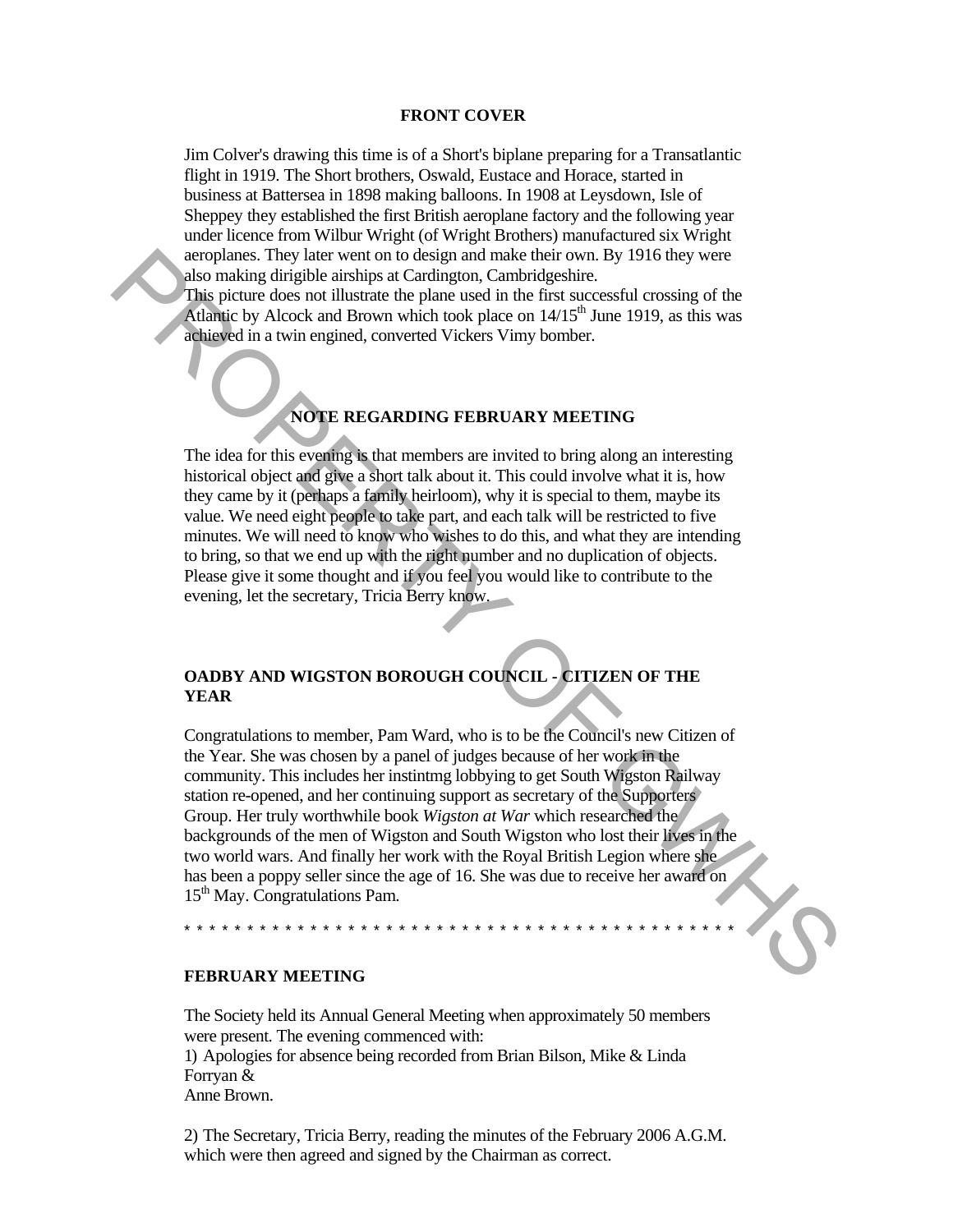3) Matters Arising - none.

4) The Auditor, Colin Towell, (in the absence through illness of the Treasurer, Brian Bilson), handing out copies and explaining the Income & Expenditure Account for the year to 31/12/2006. It was proposed that the annual donation to the Framework Knitters Museum should be increased to £150 00 and that the subscriptions should remain at their present rate of £7 (full) and £5 (concessionary).

5) The Chairman, Edna Taylor, reporting another successful year with meetings well attended and quality speakers enthusiastically received. The summer trips to Bruntingthorpe and Welford were also very enjoyable, though somewhat marred by bad weather. The former evening very cold and the latter it poured with rain. She thanked the Committee for their work, our Auditor, Colin Towell, and all members for their loyalty and support.

6) The Membership Secretary, Stella Tweed, reporting that the current membership stood at 79; made up of 17 full members, 61 concessionary and 1 honorary. This total is five down on last year. Attendance at meetings was lower too, with a maximum of 38 and a minimum of 29. She felt the possible reasons for this should be discussed, and members encouraged to let committee members know of their interests and make suggestions for future speakers, so that all tastes can be catered for as far as possible. (concessionary).<br>
So The Chiniman, Edna Taylor, reporting another successful year with meetings<br>
So The chiniman, Edna Taylor, reporting another successful year with meetings<br>
Neutralic distribution was also very exploited

7) Election of Officers: After nineteen loyal years as Chairman, Edna Taylor, had previously made it known she wished to retire. It was unanimously agreed that the current Vice Chairman, Tony Lawrance, be elected Chairman in her place. As no nominations were forthcoming for a new Vice Chairman, this position was left vacant.

All other officers were re-elected. An invitation to members to offer themselves for election to the committee was made by Tricia Berry who proposed Mike Forryan beelected in his absence subject to his future agreement.

8) Any Other Business. Colin Towell gave an update on the Blue Plaque Scheme. Lottery funding of £4988 00 has been received, but as the number of plaques has been increased, from those originally chosen, a fund raising event is planned to cover the additional cost. A booklet giving information on the people being commemorated is also to be produced. He thanked all officers for their work during the year and particularly thanked Edna Taylor for her long and committed service as Chairman.

Members were then reminded their subscriptions were due and should be paid that evening if possible.

The second part of the evening was taken up with member, Elizabeth Ward, giving a very well received power point presentation of some of her late father Bill Ward's slides. She had been assisted in the digital copying of the photographs, which are stored at the Record Office, by her cousin John Gillam, who also came to the meeting. She was assisted with the presentation by Tony Lawrance. Elizabeth had chosen street scenes from the 1950760s, reflecting her own early memories of a very different Wigston. She was warmly thanked by the new Chairman, Tony Lawrance.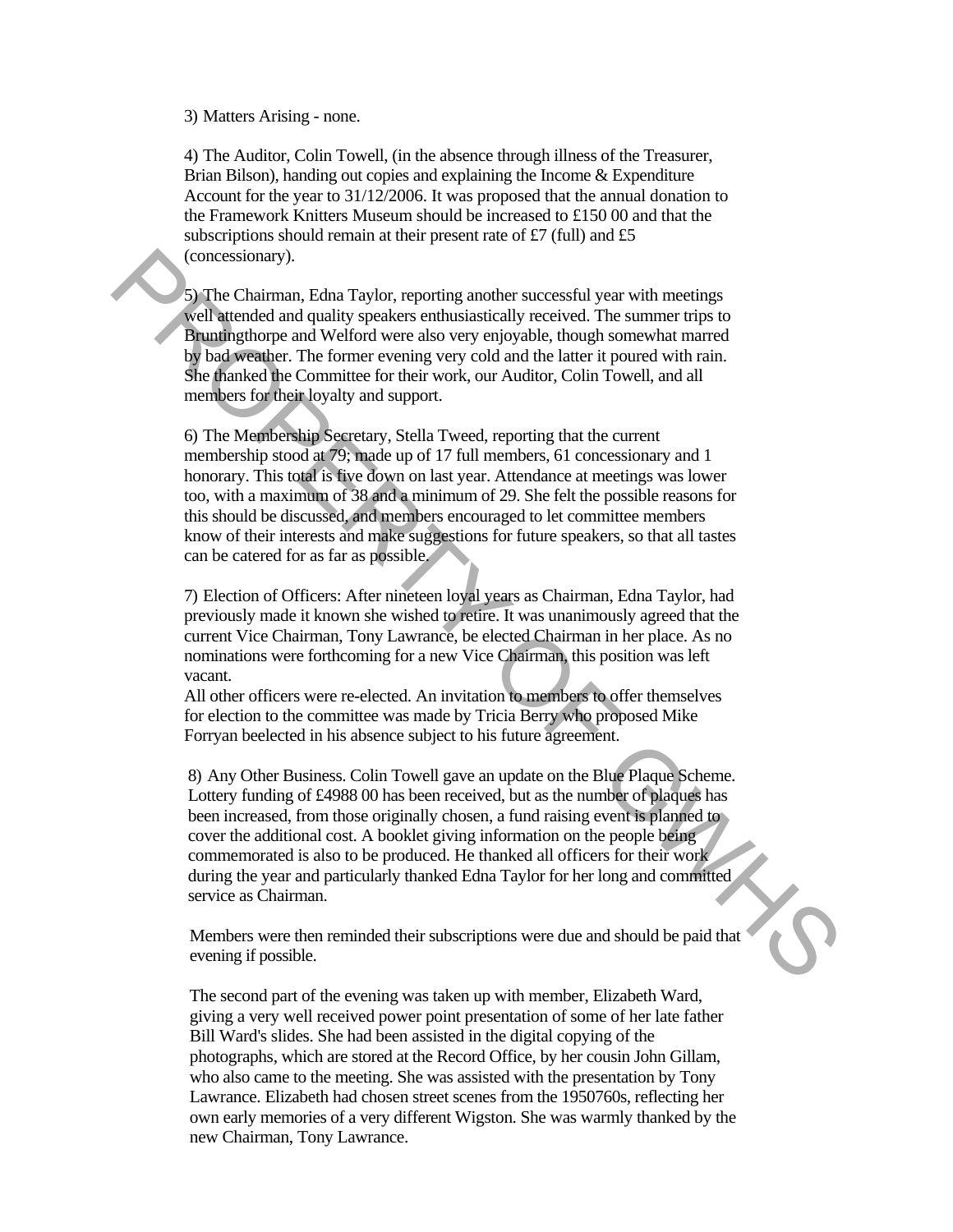#### **GREATER WIGSTON HISTORICAL SOCIETY** ANNUAL

### **ACCOUNTS**

## **Receipts and Payments for the year ending 31st December** 2006

|  | <b>Receipts</b>                                                                                                                                                                                                                                    |         |         | <b>Payments</b>                  |                   |         |  |  |  |  |
|--|----------------------------------------------------------------------------------------------------------------------------------------------------------------------------------------------------------------------------------------------------|---------|---------|----------------------------------|-------------------|---------|--|--|--|--|
|  | Opening Balances as at 1/1/06:                                                                                                                                                                                                                     |         |         | Lecturers' Fee & Expenses        | 160.00            |         |  |  |  |  |
|  | Cash in Hand                                                                                                                                                                                                                                       | 4.83    |         |                                  | Donation to O&WBP |         |  |  |  |  |
|  | Current A/c                                                                                                                                                                                                                                        | $-3.49$ |         | <b>Bulletins/Programmes</b>      |                   | 68.10   |  |  |  |  |
|  | Deposit A/c                                                                                                                                                                                                                                        | 1292.36 | 1293.70 | Room Hire                        |                   | 224.00  |  |  |  |  |
|  | Subscriptions &                                                                                                                                                                                                                                    |         |         | Secretary's Expenses             |                   | 67.92   |  |  |  |  |
|  | Donations                                                                                                                                                                                                                                          |         | 454.00  | <b>Visits</b>                    |                   | 285.00  |  |  |  |  |
|  | Collections                                                                                                                                                                                                                                        |         | 82.18   | Christmas Social                 |                   | 181.76  |  |  |  |  |
|  | <b>Visits</b>                                                                                                                                                                                                                                      |         | 287.00  |                                  |                   |         |  |  |  |  |
|  | Christmas Social                                                                                                                                                                                                                                   |         | 187.51  | Closing Balances as at 31/12/06: |                   |         |  |  |  |  |
|  | <b>Bank Interest</b>                                                                                                                                                                                                                               |         | 29.40   | Cash                             | 4.83              |         |  |  |  |  |
|  |                                                                                                                                                                                                                                                    |         |         | Current A/c                      | 139.79            |         |  |  |  |  |
|  |                                                                                                                                                                                                                                                    |         |         | Deposit A/c                      | 1102.39           | 1247.01 |  |  |  |  |
|  |                                                                                                                                                                                                                                                    |         |         |                                  |                   |         |  |  |  |  |
|  |                                                                                                                                                                                                                                                    |         | 2333.79 |                                  | 2333.79           |         |  |  |  |  |
|  |                                                                                                                                                                                                                                                    |         |         |                                  |                   |         |  |  |  |  |
|  |                                                                                                                                                                                                                                                    |         |         |                                  |                   |         |  |  |  |  |
|  |                                                                                                                                                                                                                                                    |         |         |                                  |                   |         |  |  |  |  |
|  | Due to an invoicing error an overpayment of £56.00 in Room Hire was made in<br>2006. Therefore, although the above figures show a loss for the year of £46.69,<br>when this over payment is taken into account there is actually a small profit of |         |         |                                  |                   |         |  |  |  |  |
|  |                                                                                                                                                                                                                                                    |         |         |                                  |                   |         |  |  |  |  |
|  |                                                                                                                                                                                                                                                    |         |         |                                  |                   |         |  |  |  |  |
|  | £9.31.                                                                                                                                                                                                                                             |         |         |                                  |                   |         |  |  |  |  |
|  |                                                                                                                                                                                                                                                    |         |         |                                  |                   |         |  |  |  |  |
|  |                                                                                                                                                                                                                                                    |         |         |                                  |                   |         |  |  |  |  |
|  |                                                                                                                                                                                                                                                    |         |         |                                  |                   |         |  |  |  |  |
|  | <b>CHANGES TO OFFICERS OF THE SOCIETY</b>                                                                                                                                                                                                          |         |         |                                  |                   |         |  |  |  |  |
|  |                                                                                                                                                                                                                                                    |         |         |                                  |                   |         |  |  |  |  |
|  | After the A.G.M. Mike Forryan confirmed that he is willing to join the Committee<br>and has also accepted the position of Vice Chairman. We thank him very much                                                                                    |         |         |                                  |                   |         |  |  |  |  |
|  |                                                                                                                                                                                                                                                    |         |         |                                  |                   |         |  |  |  |  |
|  | for this and welcome him 'on board'.                                                                                                                                                                                                               |         |         |                                  |                   |         |  |  |  |  |
|  | Also following the sudden death of Brian Bilson, (who is commemorated                                                                                                                                                                              |         |         |                                  |                   |         |  |  |  |  |
|  | elsewhere in this Bulletin), Colin Towell has agreed to retain the Society's                                                                                                                                                                       |         |         |                                  |                   |         |  |  |  |  |
|  | books, which he was already holding for the annual audit, and serve as Acting                                                                                                                                                                      |         |         |                                  |                   |         |  |  |  |  |
|  | Treasurer. Thanks also to Colin for helping the Society out in this way.                                                                                                                                                                           |         |         |                                  |                   |         |  |  |  |  |
|  |                                                                                                                                                                                                                                                    |         |         |                                  |                   |         |  |  |  |  |
|  | <b>MARCH MEETING</b>                                                                                                                                                                                                                               |         |         |                                  |                   |         |  |  |  |  |

### **CHANGES TO OFFICERS OF THE SOCIETY**

### **MARCH MEETING**

In March the Society welcomed Colin Reynolds who gave a most interesting talk on the electrical manufacturing company Gents of Leicester. During 43 years service Colin rose, through continuing study and an apprenticeship, from shop boy to Scientific Instument Maker, to manager of Research and Development, to Quality Assurance and Testing and Certification. His involvement with the British Fire Protection Systems Association and British Standards, gave the opportunity for world travel, representing the UK and Trade Association in Fire Standards and Regulations.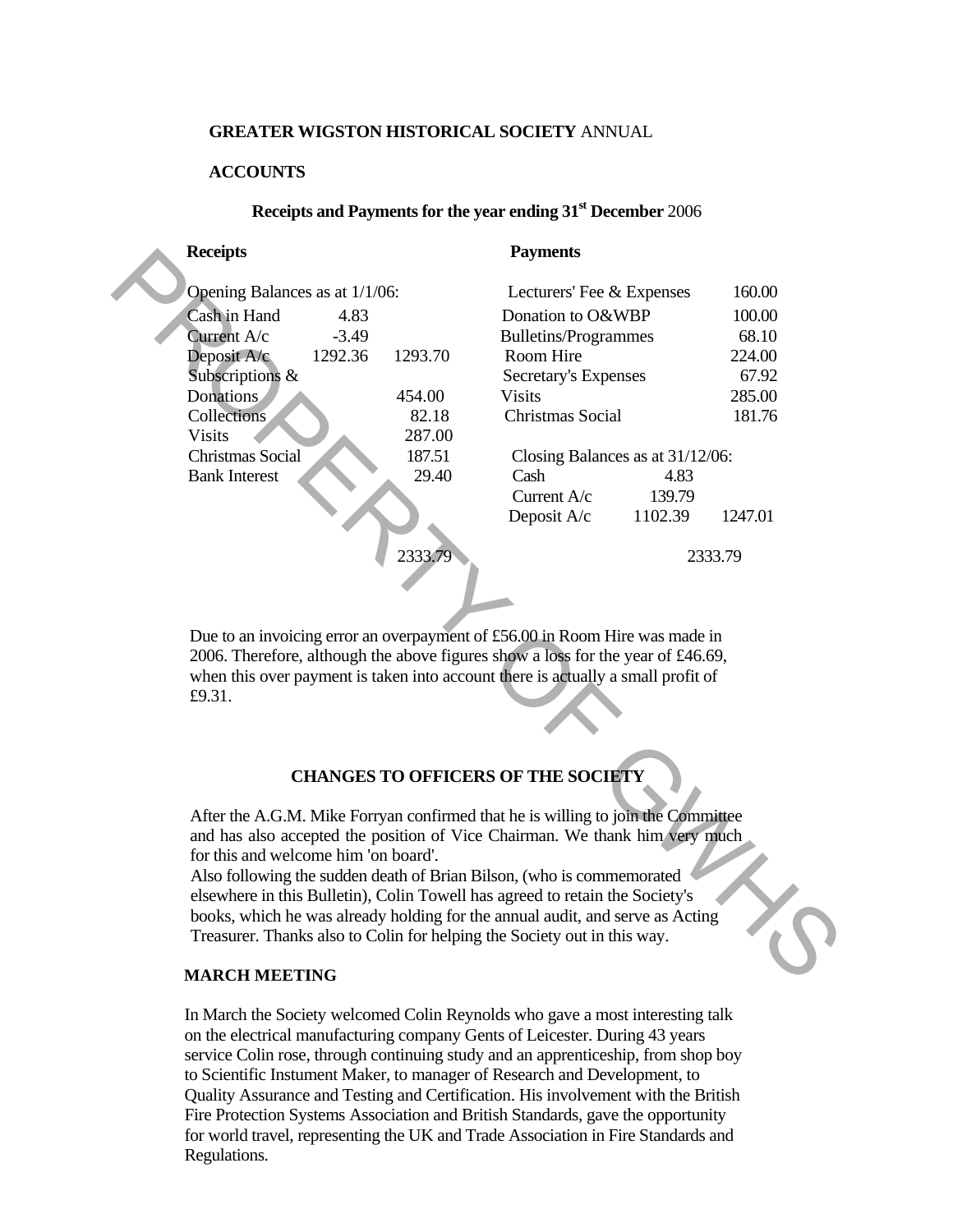The founder of the company was John Thomas Gent, born 1841, in the Wharf Street area of Leicester. After an apprenticeship he started his own business as Whitesmith, Bell Hanger and Gas Fitter, in the same area. He later moved to Halifax and worked with others gaining experience and experimenting with electrical engineering. He formed a partnership, and then his own company, before moving back to Leicester to a house and premises at 50, Friar Lane. In 1865 Gent had patented his Electric Indicator, it was an electric version of the call system used in large houses and hotels for summoning staff. Other uses were for signalling in mines and tramcars, for fire, frost and burglar alarms, for connecting offices with their works and calling attention to speaking tubes.

As business expanded the company moved in 1877 to King Richard's Road, and then in 1892 to Braunstone Gate. Production came to include telegraphic equipment, liquid level indicators, batteries, generators, dynamos, door bells, radio sets and transmitting equipment and clocking-in machines. In 1889 a promising apprentice, Isaac Hardy Parsons, was taken into partnership, and other talented personnel were appointed to cope with expansion. In 1894 J.T. Gent retired and moved to Birmingham. At about this time a Tell Tale Clock or Watchman's Recorder was patented. This mechanical clock had a chart fitted and when an electro-magnetic coil was activated from a remote point it marked the chart and recorded the time this happened. In 1897 a patent for an Electric Pendulum Master Clock was the start of a manufacturing line for which Gents is perhaps best known. used in large houses and house for summoning staff. Other uses were for<br>the dialing in mines and transcers, for free, frost and burglar atams, for connecting<br>offices with their works and calling attention to speaking tubes

To create extra production capacity another move in 1898 was made to custom built premises at the new North Evington estate in St. Saviour's Road. The place was virtually destroyed by fire in December 1901, but production soon re-started using factory space loaned from nearby premises. Within 18 months all was rebuilt to a safer design and production back to normal. At the same time, in 1903, the business was incorporated a limited liability company. In 1910 the company was asked to create a four dial clock for the Royal Liver Building, facing the harbour at Liverpool. It was named Great George, and the senior staff famously held a dinner at the Free Trade Hall, St. James' Street, using one of the 25 foot diameter dials as the dinner table.

During World War I production concentrated on military needs and field telephones, signalling and detection devices were made. In World War n power units for supplying current for VHP radio communication between pilots during the Battle of Britain, anti U-boat detectors, switching units for blind aircraft landings, air-raid sirens and Morse key sets for training radio operators were all made. Security was vital, staff had ID cards, and many operatives never knew the end use of the components they were making. Several Directors received honours for their contribution to the war effort.

After the war new clocks for Westminster Abbey for the Coronation and a call system for the Royal Yacht were notable orders. In 1991 the company moved to the Hamilton Business Park. In recent years there have a number of mergers and takeovers and the company is currently part of the American Honeywell Corporation. It is nice that the name of Gent has been retained.

After some questions and discussion the Chairman, Tony Lawrance, thanked Colin for a most interesting talk.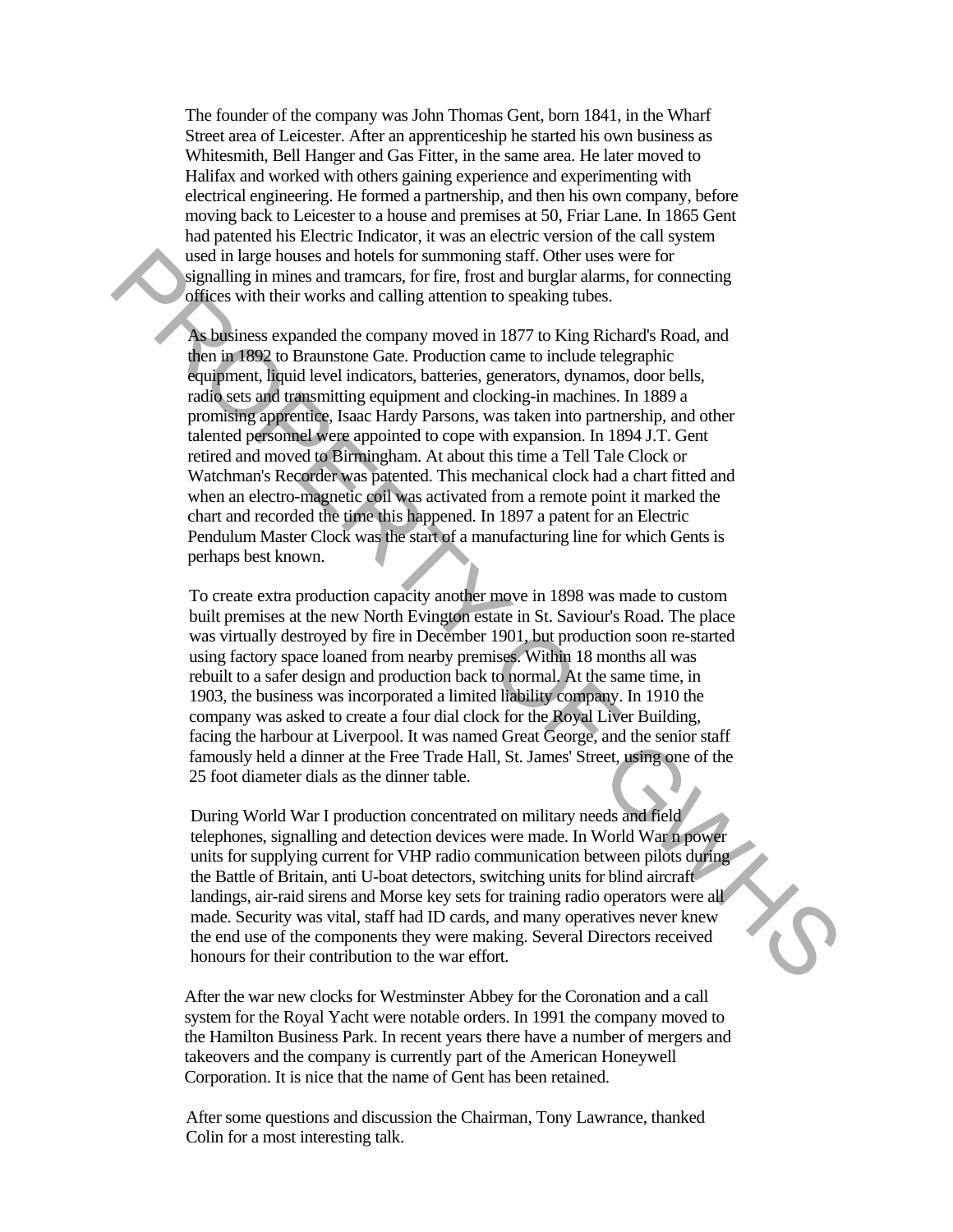### **APRIL MEETING**

Our April meeting opened with a minutes silence in memory of the Treasurer, Brian Bilson, whose sudden death had shocked so many. It was agreed that £25.00 should be sent to the FWK Museum in his memory.

There followed an evening of the mysterious and unusual as Virginia Wright took us on an 'armchair walk, around the highly respectable district of Stoneygate. Here are a few examples of the tales she recounted. The Croft Hotel on the corner of Stanley Road, and the Carisbrooke Dental Practice building on the opposite corner, were built to an identical design by Isaac Barradale for two sisters who apparently did not wish to live together. Eastfield was once the home of a Charles Robinson who worked for the Leicester Gas Company. He had the garden redesigned and it was later noticed unusual rocks, which were a biproduct of gas production, had been used. He also lived at The Shrubbery whose garden again had the same type of rock features. Thorncroft, the home of Thomas Cook, where his daughter tragically died in her bath, due to a leak from a faulty gas water heater. The Cedars where Elizabeth Frisby lived. She was the first lady Lord Mayor of Leicester and an active campaigner for votes for women. One of her tactics was to light a bonfire on a golf course. s on an "membain walk, amound the highly respectible district of Stoneygate.<br>
Here are a few examples of the tales she recounted. The Croft Hotel on the<br>
surger of Stanley, Road, and the Carisbook Denuit (and in the contr

Lyndhurst was the home of Canadian business man Ewen Cameron who founded the Bostik company. Springfield Lodge where a murder took place outside. A pair of semis known as Knighton Lodge where a Mcnamara family once lived and whose photograph mysteriously turned up in Canada. No: 1 Alexandra Road the home of William Kelly the historian and writer. The Regency Hotel, once the home of Denzil Jarvis, who was travelling to USA on business when he drowned in the Titanic. The bookshop in Francis Street where once lived 'Tanky' Smith the private detective who discovered the fate of the missing son of the Earl of Winstanley from Braunstone Hall.

Afterwards the Chairman, Tony Lawrance, thanked Virginia very much for a most enjoyable evening. He also announced that the Leicester Archaeological & Historical Society was holding a History Fair at Vaughan College, 10am. to 4p.m on  $27<sup>th</sup>$  October to which we are warmly invited. Admission is free.

#### **MAY MEETING**

Our summer trip this time was to New House Grange Farm, Sheepy Magna. We gathered in the tithe barn for a welcome glass of wine, or home made elderflower cordial, from our hosts Mr. & Mrs. Poulson. Then a look at a display of the history of the farm, in photographs, maps and documents. We took a walk outside and looked across the fields to get an idea of the location of the farm in relation to other features in the landscape.

Back in the bam Rita Poulson told us something of the history of the farm which was bought by Mr. Poulson's grandfather in 1945. It had in Medieval times, together with several others in the area, belonged to an order of Cistercian Monks from Merevale Abbey. The farms would have been managed by lay brethren who lived on site, and were generally established to be within a days travelling distance of their abbey, which in this case was about six miles away, the Abbey being in Warwickshire, to the west of Atherstone. It was established from one in Reading and endowed by Robert Devereaux, Earl Ferrers. The churches of Mancetter and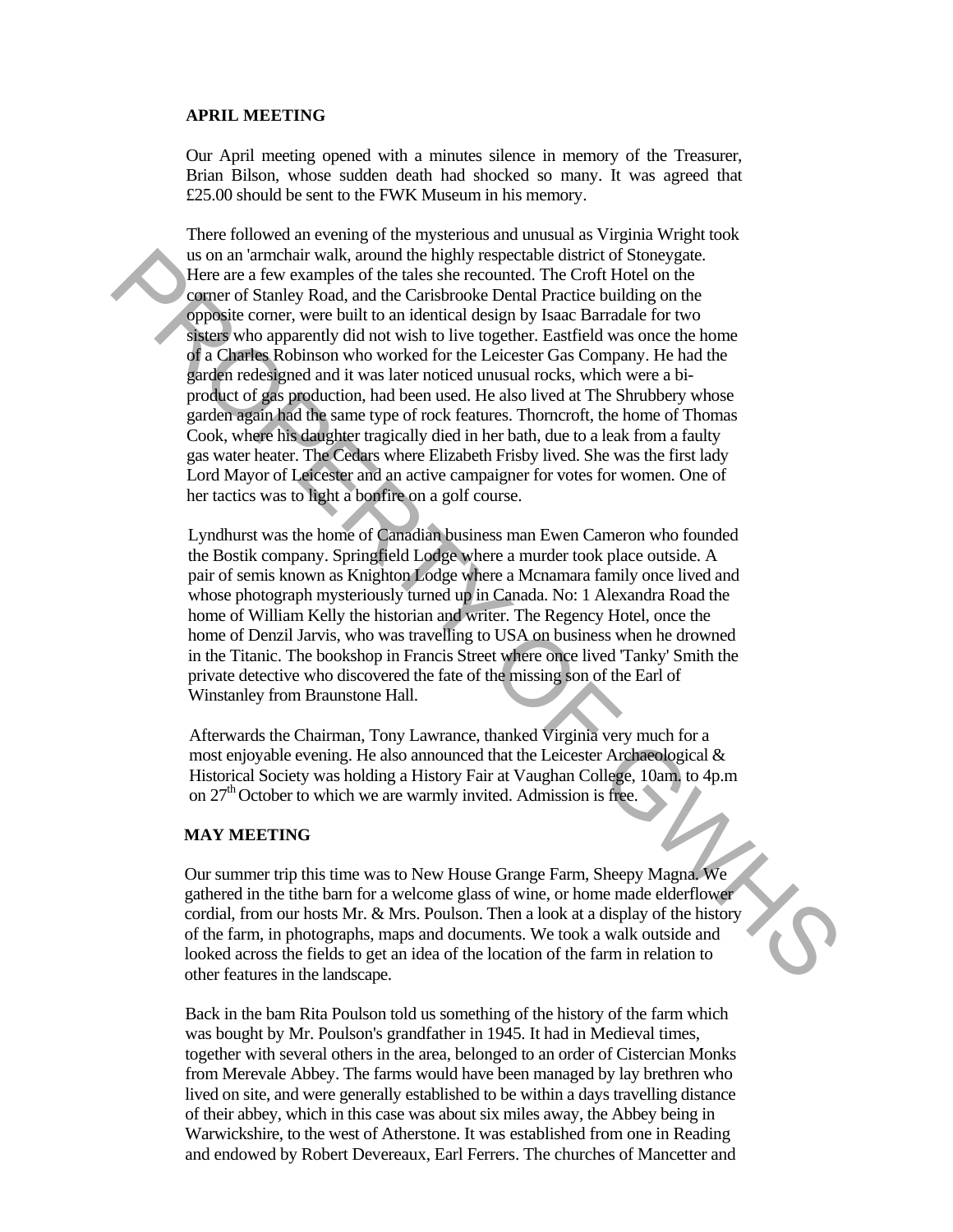Orton were connected with the Abbey. The most notable Cistercian Abbey in England is Fountains Abbey in Yorkshire.

The farm's huge tithe bam is 143 feet long by 37 feet wide. It has seven board trusses and six bays and is constructed with vast timber supports which rest on stone blocks about one foot clear of the ground. The roof may originally have been thatched, and there is evidence it was once slated. The brick infill of the walls is of more recent date, originally these would have been timber clad. Test borings of the timber date the barn's construction to c.1506. At the farm yard end, attached to the barn and accessed by a stone staircase, is a Reeve's office which has tally marks scratched in the woodwork. Two doors leading from this office open into the barn about 12 feet from the ground, giving the Reeve a good view of what was happening inside.

Following the dissolution of the monasteries the property came into private hands, with the Curzon, Moore (from Appleby), and Vincent families and the Catholic Church being later owners. Rita has done much research at Warwickshire Record Office and seeks other relevant documents through the internet.

The Vice Chairman, Mike Forryan, then thanked Mr. & Mrs. Poulson very much for a really fascinating evening, before we went on to the Black Horse in the village for a very pleasant supper.

\*\*\*\*\*\*\*\*\*\*\*\*\*\*\*\*\*\*\*\*\*\*\*\*\*\*\*\*\*\*\*\*\*\*\*\*\*\*\*\*\*\*\*

**OBITUARIES**

Sadly two members have passed away during the last four months.

**Brian Bilson** died on 28<sup>th</sup> March after collapsing at home. The inquest revealed the cause was atherosclerosis (a build up of fatty tissue within the arteries near the heart).

He was a founder member of the Society, attending the inaugural meeting in May 1980. By 1983 he was Membership Secretary and the following year both Membership Secretary and Treasurer, continuing the post of Treasurer up until his death. A number of members attended his funeral at Gilroes when the President, Duncan Lucas, spoke of the quiet man's life, his many pastimes, his work in purchasing for the Education Department at County Hall, and the care he gave his mother who lived past 100 years. is of none recent data, originally these would have been timber clat, Test horing the band constant of the farm yard end, attacked in the woodwork. Two doors leading from this office when has tally to the small of the ape

His many interests included: gardening, jigsaws, being a patron of the Leicester Philharmonic Orchestra, and a regular attender at their concerts at the De Montfort Hall. A founder member of the Friends of Wigston Framework Knitters Museum and their only Treasurer. A member of the Leicester Archaeological and Historical Society and the Society for the Advancement of Science. He gave talks to our Society on two of his special studies: St. Paul's Cathedral and Frank Whittle and the Jet Engine. He was a very keen photographer and collector of cameras. He also collected antiquarian books, documents and maps, attending specialist shops and sale rooms in London as well as locally.

Ray Kirby died on  $18<sup>th</sup>$  April, at his home after a long illness. He joined the Society in 1991/92. He was well known locally for writing songs and music for bands, music societies and pantomimes. He was very much involved with the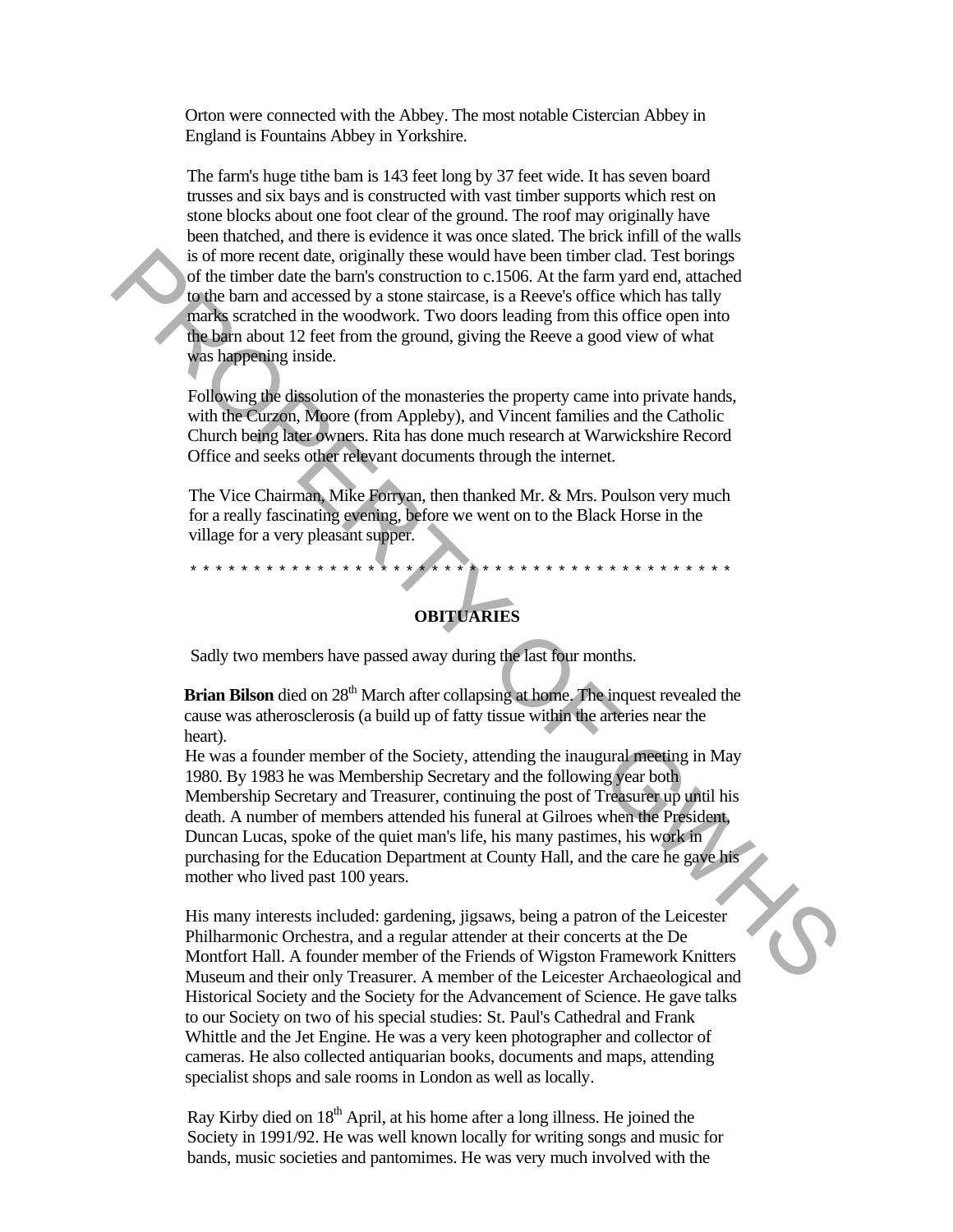Magna Sunbeams dance group, who put on variety shows and pantomimes. He helped from their formation in the late 1940s until 1964 when he had to give up due to ill health. In 1969 when the founder retired many of the children joined Gwen Spencer's Dancing School. Ray wrote a history of the Magna Sunbeams which featured in Transaction No: 82 of the Society.

### \*\*\*\*\*\*\*\*\*\*\*\*\*\*\*\*\*\*\*\*\*\*\*\*\*\*\*\*\*\*\*\*\*\*\*\*\*\*\*\*\*\*

#### **OLD PARISH DIARY**

|                                                                                                                                                                          |                     | <b>OLD PARISH DIARY</b>                                                            |                |                                |                |  |  |  |
|--------------------------------------------------------------------------------------------------------------------------------------------------------------------------|---------------------|------------------------------------------------------------------------------------|----------------|--------------------------------|----------------|--|--|--|
|                                                                                                                                                                          |                     | Thomas Burgess and his wife of The Grange, ran a British School in Wigston         |                |                                |                |  |  |  |
| from at least 1844 until 1873, when the children transferred to Bell Street                                                                                              |                     |                                                                                    |                |                                |                |  |  |  |
|                                                                                                                                                                          |                     | School, which had been newly built by The Wigston School Board. The Board          |                |                                |                |  |  |  |
|                                                                                                                                                                          |                     | had considered taking over Mr. Burgess's school building but it was thought to     |                |                                |                |  |  |  |
|                                                                                                                                                                          |                     | be too small. The British School, although interdenominational, would have been    |                |                                |                |  |  |  |
|                                                                                                                                                                          |                     |                                                                                    |                |                                |                |  |  |  |
| established with non conformist children in mind, as an alternative to the National<br>School which was built in 1839 in Long Street, as a Church School. It is believed |                     |                                                                                    |                |                                |                |  |  |  |
|                                                                                                                                                                          |                     |                                                                                    |                |                                |                |  |  |  |
|                                                                                                                                                                          |                     | to have occupied the chapel like building near the top of Bell Street at one time, |                |                                |                |  |  |  |
|                                                                                                                                                                          |                     | but certainly by 1867 was located in Mill Lane (now named Frederick Street).       |                |                                |                |  |  |  |
|                                                                                                                                                                          |                     |                                                                                    |                |                                |                |  |  |  |
|                                                                                                                                                                          |                     | Thomas's diary has been featured in previous Bulletins, and some of the diary      |                |                                |                |  |  |  |
| pages he had used as a school register. Later these pages had been torn out, but                                                                                         |                     |                                                                                    |                |                                |                |  |  |  |
|                                                                                                                                                                          |                     | two remained, though stuck together. By gently pealing these two pages apart       |                |                                |                |  |  |  |
|                                                                                                                                                                          |                     | the following information is revealed. There were also columns for Date of         |                |                                |                |  |  |  |
|                                                                                                                                                                          |                     | Application and Date of Admission, but only 1844, the year to which the entries    |                |                                |                |  |  |  |
|                                                                                                                                                                          | relate, is visible. |                                                                                    |                |                                |                |  |  |  |
|                                                                                                                                                                          |                     |                                                                                    |                |                                |                |  |  |  |
| No:                                                                                                                                                                      | <b>Name</b>         | <b>Residence</b>                                                                   | Age            | <b>Religious</b>               | <b>Parents</b> |  |  |  |
|                                                                                                                                                                          |                     |                                                                                    |                | <b>Denomination</b> Occupation |                |  |  |  |
|                                                                                                                                                                          |                     |                                                                                    | <b>Classes</b> |                                |                |  |  |  |
|                                                                                                                                                                          |                     |                                                                                    |                |                                |                |  |  |  |
| 1                                                                                                                                                                        | Hurst               |                                                                                    | Cleaver        |                                |                |  |  |  |
| 2                                                                                                                                                                        | Hurst               | Newgate End                                                                        | 14             | Thos Mason                     |                |  |  |  |
| 3                                                                                                                                                                        | Herbert             | <b>Bush Lane</b>                                                                   | 15             | Frederic Baum                  |                |  |  |  |
|                                                                                                                                                                          |                     |                                                                                    |                |                                |                |  |  |  |
|                                                                                                                                                                          |                     | Long Street                                                                        |                |                                |                |  |  |  |
| $\overline{\mathcal{L}}$<br>Herbert                                                                                                                                      | Thos                | <b>Bush Lane</b>                                                                   | 16             | <b>Gregory Mattock</b>         |                |  |  |  |
| 5                                                                                                                                                                        |                     | Newgate End                                                                        | 17             | Eliza Cleaver                  |                |  |  |  |
| Harris                                                                                                                                                                   | Harriet             | <b>Moat Street</b>                                                                 | 18             | David Wood                     |                |  |  |  |
| 6                                                                                                                                                                        | Jacob               | Long Street                                                                        | 19             | Samuel Reed                    |                |  |  |  |
| <b>Bryan</b>                                                                                                                                                             |                     | <b>Bush Lane</b>                                                                   | 20             | Geo Loveday                    |                |  |  |  |
| $\overline{7}$                                                                                                                                                           | Samuel              | Long Street                                                                        |                |                                |                |  |  |  |
| Mould                                                                                                                                                                    |                     | <b>Moat Street</b>                                                                 |                |                                |                |  |  |  |
| 8                                                                                                                                                                        | John Hurst          | Long Street                                                                        |                |                                |                |  |  |  |
| 9                                                                                                                                                                        | Sarah               | Long Street                                                                        |                |                                |                |  |  |  |
| Johnson                                                                                                                                                                  |                     | <b>Halls Piece</b>                                                                 |                |                                |                |  |  |  |
| 10                                                                                                                                                                       | Meshac              | <b>Bush Lane Bell</b>                                                              |                |                                |                |  |  |  |
| Sampson                                                                                                                                                                  |                     | <b>Street Hill</b>                                                                 |                |                                |                |  |  |  |
| $11\,$                                                                                                                                                                   | John Bailey         | <b>Halls Piece</b>                                                                 |                |                                |                |  |  |  |
| 12                                                                                                                                                                       | Mary                | Newton                                                                             |                |                                |                |  |  |  |
| Carter                                                                                                                                                                   |                     | Harcourt $6^{1}/z$<br>Newton                                                       |                |                                |                |  |  |  |

Harcourt 11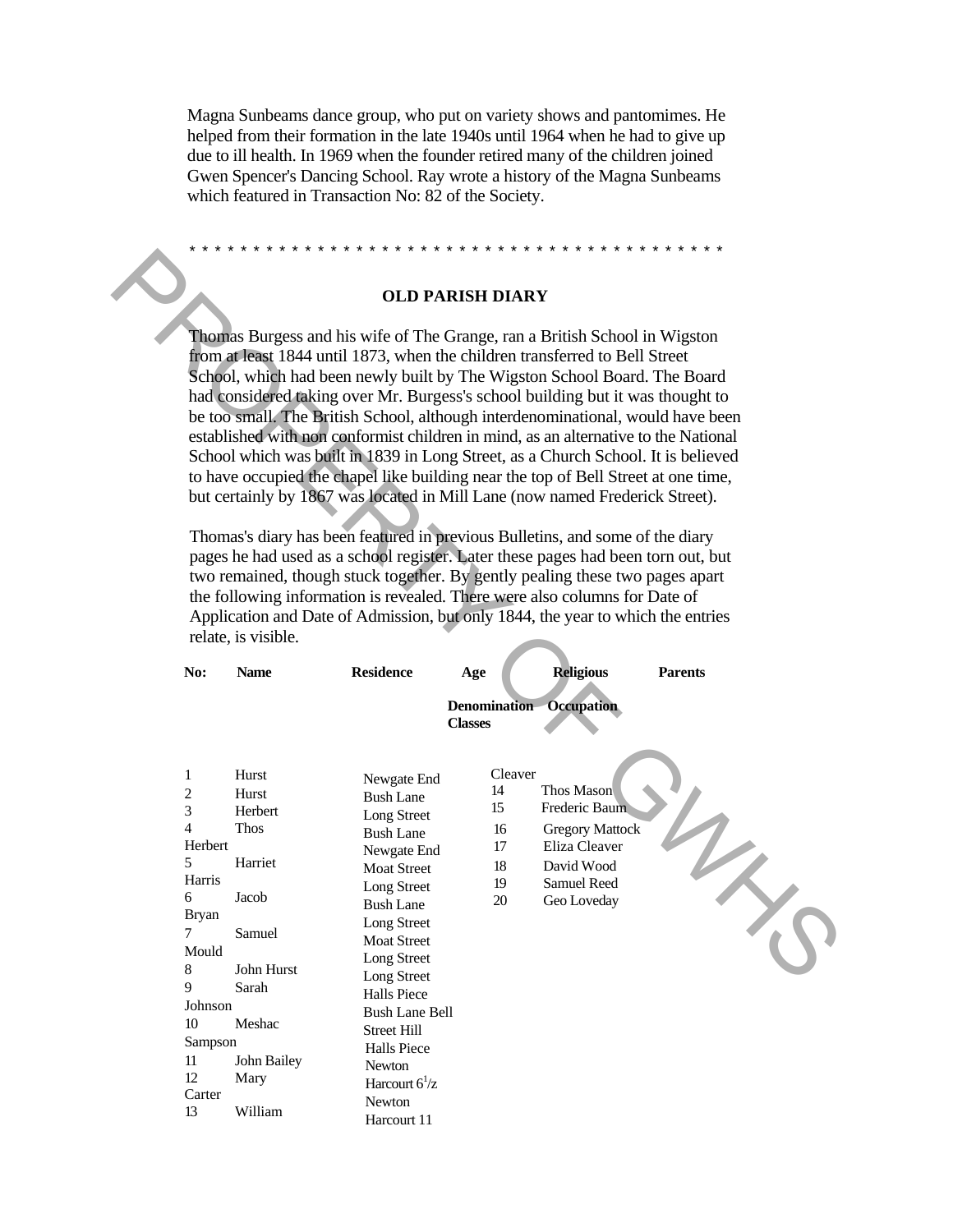Another page of the diary was used for recording gas meter readings. The Society's Transaction No: 40 describes the founding of the Gas Works. It states that a Public Meeting was called on  $5<sup>th</sup>$ May 1957 at The National School Room, "to consider the practicality of establishing a Gas Works in this village". The Rev. T.G. Gallwey took the chair and Thomas Burgess acted as Secretary. The following week a meeting of the Provisional Committee of the Great Wigston Gas-Light & Coke Company resolved that a Prospectus, "setting forth the advantages attendant upon the uses of gas had been circulated in the village in January last, it may be presumed from the result of the Public Meeting, that the inhabitants approve of the scheme of the establishment of a Gas Works." The Committee proceeded to send out forms by which people could apply to buy the £5 00 shares, which were on offer with an interest rate of 6% per annum. Forms to be returned to the Secretary Thomas Burgess by  $1<sup>st</sup>$  June. Therefore to have got the entire project built and running with some customers connected, and having used some gas, in a little over a year is pretty impressive. **Thus village".** The Rev. TG Glullow took the chair ond Thomas Burgess acted as Secretary.<br>
The following week a metring of the Provisional Committee of the Green Wigston Gss-Light &<br>
Collection may resolved that a Proper

It is understandable that Thomas Burgess, as the Secretary, would take an interest, and record the meter reading of these early customers. The list illustrated on the next page shows that Bull Head Street was the first street to be connected to the new fuel, and that the occupiers of these six properties were the very first Wigston gas consumers.

**BULL HEAD STREET**

| 1859                  |      |      |                                                                                 |       |       |                     |
|-----------------------|------|------|---------------------------------------------------------------------------------|-------|-------|---------------------|
|                       |      |      |                                                                                 |       |       |                     |
| 1858                  |      |      | Meter Oct 3 <sup>rd</sup> Jan 3 <sup>rd</sup> Apr $2^{Bd}$ July 1 <sup>st</sup> |       |       | Oct 1 <sup>st</sup> |
|                       |      |      |                                                                                 |       |       |                     |
| NewbyJohn             | AII  | 730  | 1630                                                                            | 2230  | 4400  | 2725                |
| LaundonSaml           | B1/6 | 2000 | 3900                                                                            | 5600  | 6300  | 7100                |
| <b>British School</b> | Al/  | 475  | 1775                                                                            | 3000  | 3300  | 3560                |
| SnowdenJohn           | All  | 1200 | 1900                                                                            | 2675  | 2800  | 2900                |
| Laundon Redfh         | Al/  | 1030 | 2000                                                                            | 2800  | 2825  | 2925                |
| Perkins M.A.          | Al/  | 5600 | 8500                                                                            | 10875 | 11800 | 13000               |

These six customers all had premises situated close together (as might be expected) at the Bell Street end of Bull Head Street. The 1861 census taken two years after these gas readings were recorded gives some information about the families but not the British School, which as it was not a residence would have been excluded from the census.

(87) John Newby was a 66 year old house agent, born in Burton Overy. He was living with his wife Mary and daughter Ann who was a teacher at the British School.

(86) Samuel Laundon was a 37 year old harness maker, born in Wigston. He lived with his wife Eliza and three sons, Henry, Alfred and George.

(84) John Snowden was a 65 year old needle maker (hosiery needles), born in Wakefield, Yorkshire. He lived with his wife Joanna and had a three year old grandson Thomas staying with him.

(82) Redfern Laundon was a 32 year old harness maker, born in Wigston. He lived with his wife Ellen and five children Savilla, Lucy, Thomas, William and John.

(81) John Perkins was a 24 year old baker, bom in Wigston. He is recorded as head of the